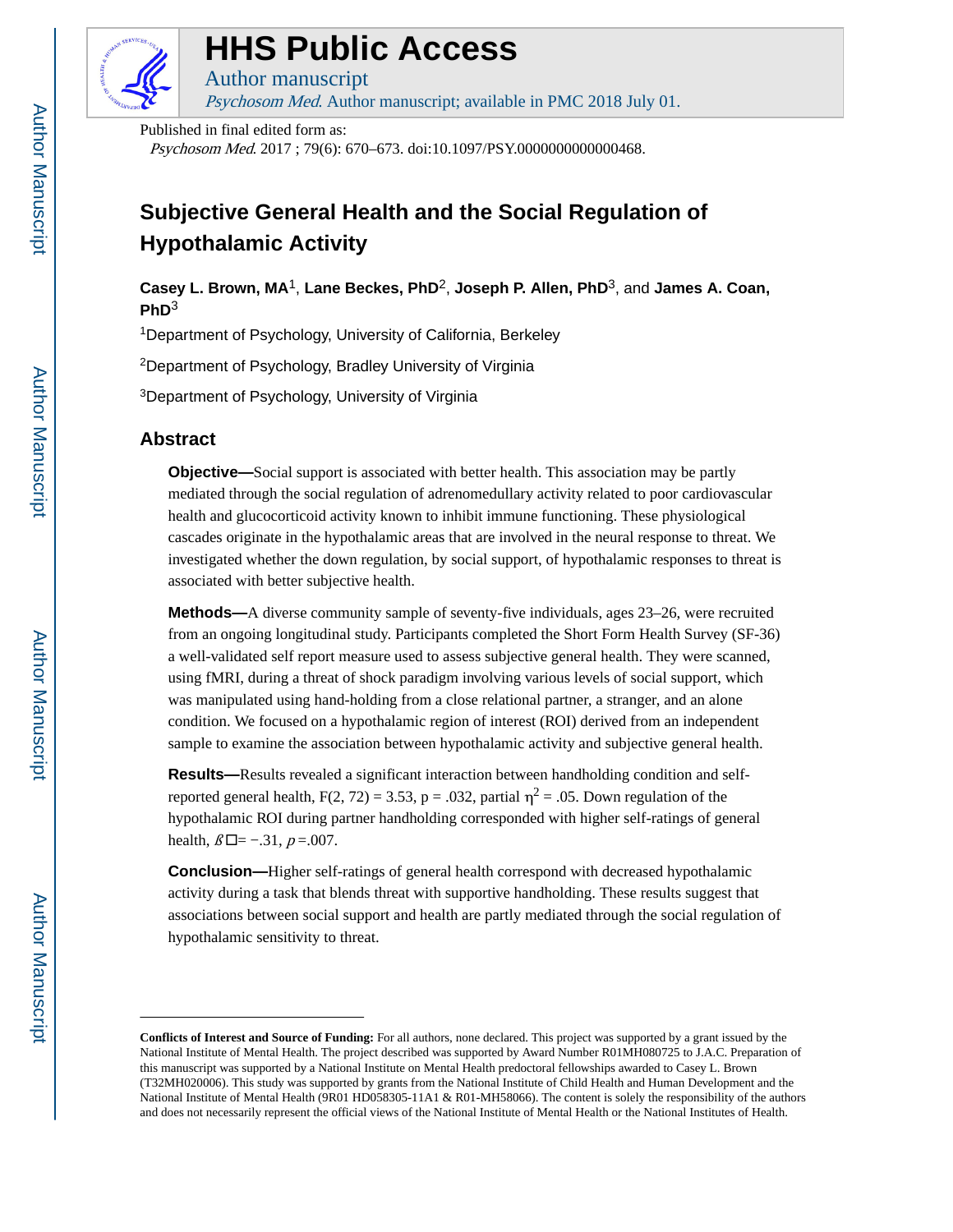#### **Keywords**

health; social support; hypothalamus; emotion regulation

#### **INTRODUCTION**

Rewarding social relationships correspond with better health and longevity (1). Social isolation entails a mortality risk comparable in magnitude to that of smoking, a sedentary lifestyle, obesity, and alcohol abuse (2). The buffering hypothesis suggests that social support affects health by attenuating the physiological effects of psychosocial stress (3). The hypothalamic pituitary adrenal axis and sympathetic adrenomedullary pathway are both reliably activated during perceived threats, and are thus thought to be key mechanisms through which psychosocial stress affects health (4). Chronic activation of these systems may lead to poor cardiovascular health, inhibition of inflammatory and immune responses, and decreased activity of hormones controlling reproduction and growth (5; 6). Moreover, their chronic activation contributes to poor insulin control, decreased adipose tissue metabolism, diminished bone mass, and a general increase in susceptibility to disease (7; 8). Activation of both the hypothalamic pituitary adrenal axis and the sympathetic adrenomedullary pathway are mediated through threat-related activity within the hypothalamus (9).

Social support may mitigate the physiological sequelae of stress by attenuating hypothalamic responses to perceived threat. Social support corresponds with diminished circulating glucocorticoid activity (10; 11), more rapid wound healing (12), and attenuated sympathetic cardiovascular reactivity (13; 14). Even simple hand holding by a high quality relationship partner can reduce hypothalamic reactivity to the threat of electric shock (15). Similar findings obtain in children (16), and in larger samples utilizing different modes of threat and social support provision (17).

Neuroimaging studies of the effects of social support during threat reveal activity in regions other than the hypothalamus (18, 19, 20). But multiple lines of evidence suggest a critical role for the social regulation of hypothalamic activity in mitigating the physiological sequelae of stress through supportive social interaction. This in turn suggests a specific hypothesis: that individuals with lower threat-related hypothalamic reactivity during the receipt of social support should report better general health.

To our knowledge, no research to date has demonstrated an association between subjective health and the direct regulation of hypothalamic activity by social support. Below, we show that the social regulation of threat-related hypothalamic activity is stronger among people who report better subjective general health.

## **Method**

#### **Participants**

Seventy-five participants brought an opposite-sex partner to the scanner. Of the seventy- five dyads, 25 identified as friends, 23 were dating, 24 were cohabitating, and 3 were married.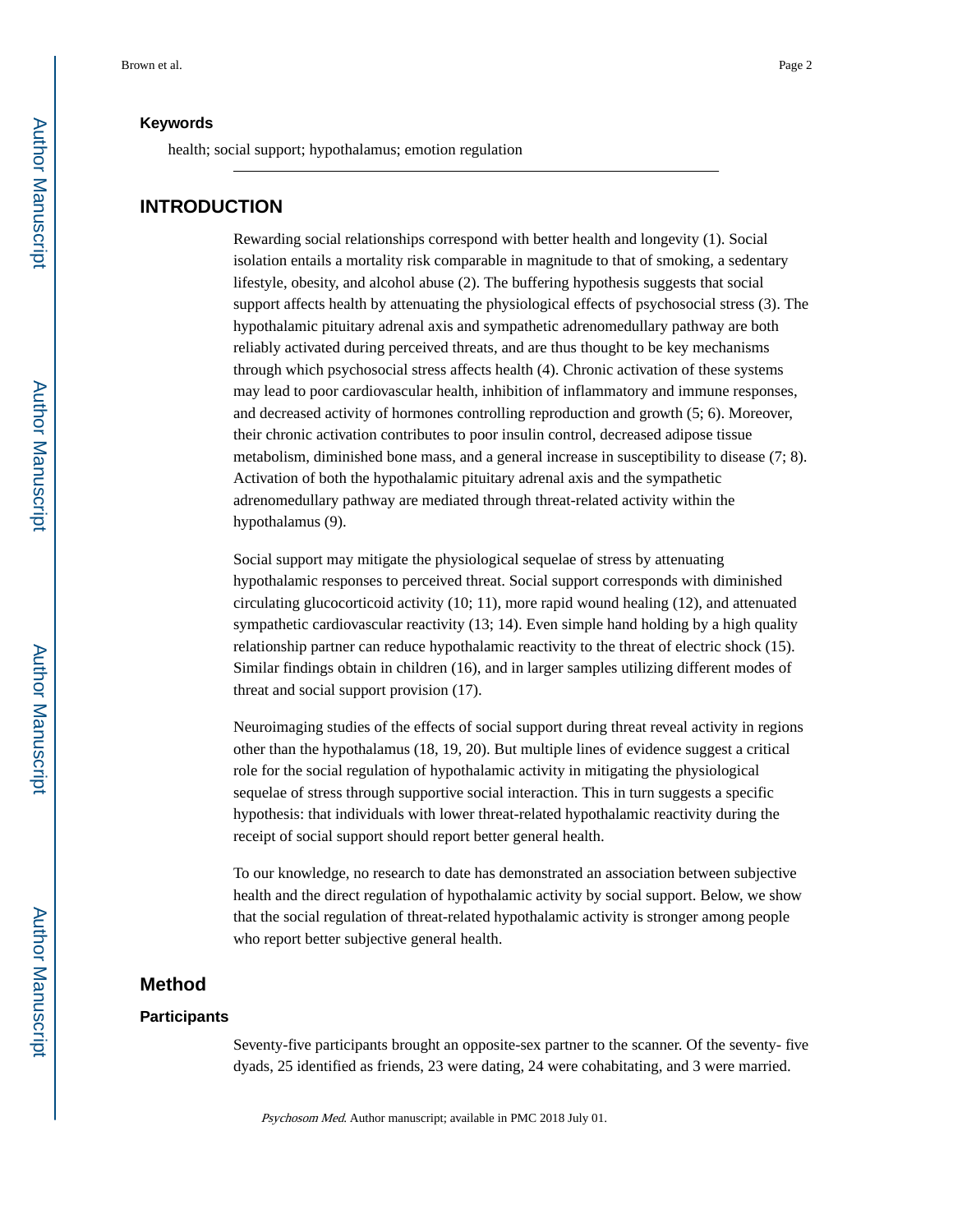Scanned participants were recruited from the KLIFF/VIDA longitudinal study of adolescence (21), and their partners provided handholding. Of scanned participants, 45% were men, 55% were women, and ages ranged from 23–26 years. Approximately 57% of scanned participants self-identified as white, 37% as African-American, and 6% as other ethnicities. Participants rated their income in brackets, and all but 15 participants fell below \$29,999 pre-tax annual income. Only 2 participants identified as students.

Scanned participants were initially recruited in 1998 for the KLIFF/VIDA longitudinal study of adolescence from the seventh and eighth grades of a public middle school in the southeastern United States that drew from urban and suburban populations (21). Beginning in 2009, participants from the longitudinal study were recruited via telephone or email to participate in the current neuroimaging study at the University of Virginia. Neuroimaging data collection began in the winter of 2009 and continued through the spring of 2012. All willing participants concurrently participating in the longitudinal study who met inclusion criteria were included in this sample. To be included, participants needed to have a friend or romantic partner of the opposite sex who was willing to visit the lab to provide handholding. Participants were excluded from participation if they were pregnant or exhibited any risk of danger in the environment of the scanner. Informed consent was obtained from both members of each dyad, and all participants were paid \$160 for participation. All study procedures were approved by the Institutional Review Board at the University of Virginia.

#### **Procedure**

We tested the association between subjective general health and the social regulation of hypothalamic activity using the 36-Item Short-Form Health Survey (SF-36), a well-validated self-report measure of general health (22), and an fMRI task that blends the threat of electric shock with supportive handholding. Specifically, 75 participants were scanned during a threat of shock paradigm involving various levels of social support (15), including handholding by either a familiar partner (friend or romantic), a stranger, or no handholding at all. Each participant underwent each social support condition in a counterbalanced order (within subjects design). During scanning, participants viewed a series of threat and safety cues. Threat cues consisted of a red 'X' on a black background and indicated a 17% chance of electric shock while safety cues consisted of a blue 'O' on a black background, indicating no chance of shock. The presentation of the threat or safety cue was followed by a brief anticipation period. Then, a small dot appeared during which shocks were delivered 17% of the time to the participants' ankle in shock trials only. Each block of trials (alone, stranger, familiar partner) consisted of 10 threat cues with no shock, 2 with shock, and 12 safety cues in variable order. After each block participants rated their subjective assessment of their current emotional arousal and valence using the pictorial Self-Assessment Manikin (SAM) Scales while in the scanner (23).

Participants provided their BMI, smoking status, average number of alcoholic beverages consumed per week, and reported on whether they had ever done hard drugs. Participants also responded to a qualitative question about specific health concerns, "In the past two years, have you been under the care of a physician for any medical conditions? If yes, what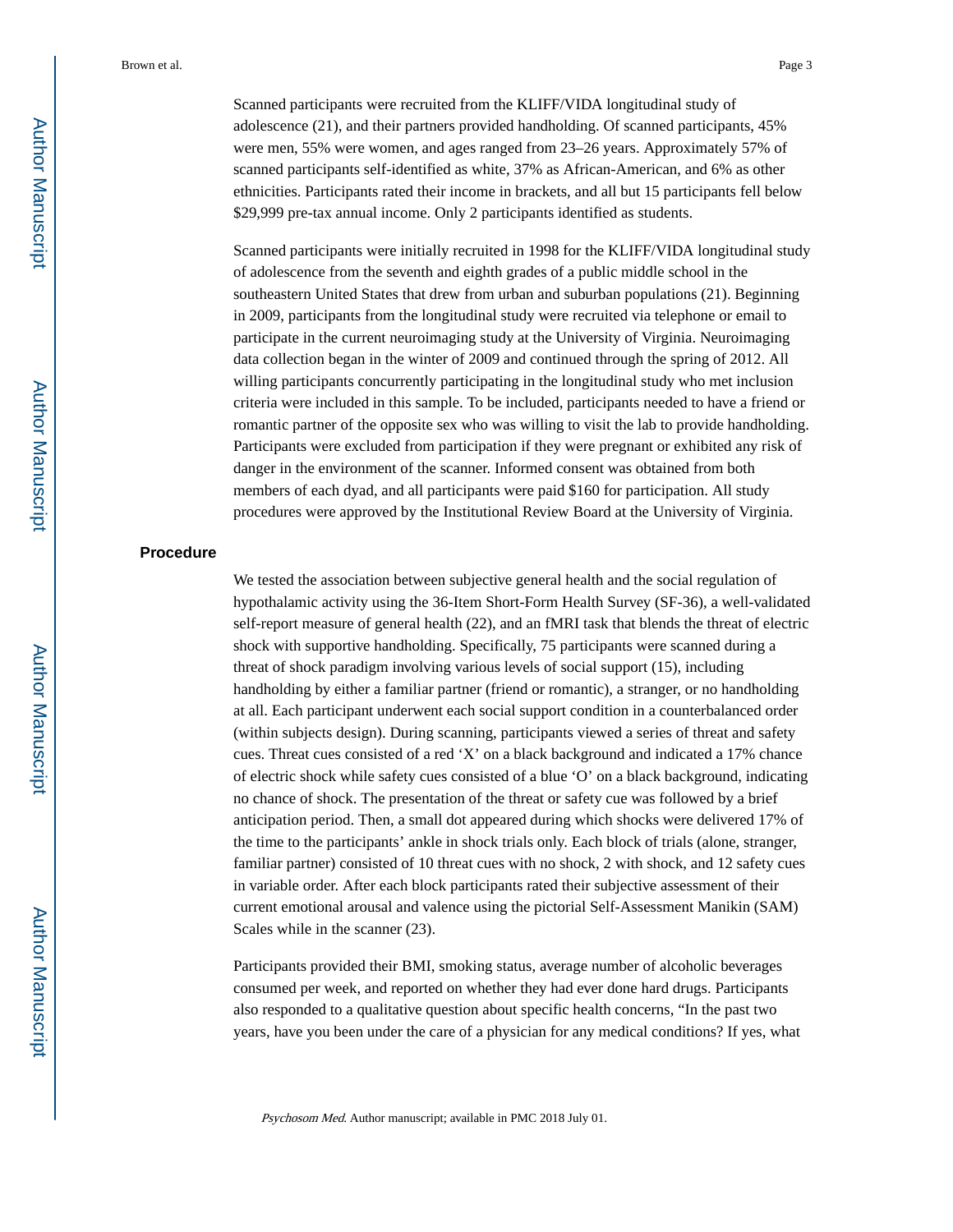are the conditions?" We quantified their responses to this question by counting the number of health problems each individual listed (0–2).

Participants also completed a self-report measure of relationship quality. Participants who brought a friend to the scanner completed the Friendship Quality Questionnaire (FQQ; 24), and participants who brought a romantic partner to the scanner completed the Dyadic Adjustment Scale (DAS; 25). These widely used measures of relationship quality demonstrate good reliability and validity (24,25).

We focused on a hypothalamic region of interest (ROI) derived from an independent sample of participants who completed the same fMRI paradigm (15). Specifically, we utilized the peak hypothalamus coordinates reported in Coan et al (15) that were significantly more active during threat than during safety trials while alone in the scanner. We created a 5X5X5 voxel mask within the hypothalamus surrounding these coordinates. To confirm that the manipulation of social support via handholding had subjective effects with this particular sample, we conducted a within subjects ANOVA on SAM ratings of arousal and valence.

Given the hypothesis that the link between social support and health is partially mediated through the social regulation of hypothalamic activity (1; 8), we limited our analysis to the association between hypothalamic activity and subjective general health as a function of handholding condition, expecting a negative association between threat-related hypothalamic activity during partner handholding and subjective health. For each individual, we extracted the average percent signal change within the hypothalamic ROI from each of the handholding conditions, and conducted a repeated measures general linear model covarying subjective general health. Specifically, the model included handholding condition (alone, familiar, stranger, within-subject), and SF-36 reports of general health (between subjects).

To assess the impact of relationship status and relationship quality, dummy variables were created for relationship status with friends as the reference group. Additionally, we calculated a relationship quality composite score by z-scoring the FQQ and DAS scores independently and averaging them. We then used linear regression to examine the relationship between hypothalamic activity in the partner handholding condition and selfreported general health after adjusting for relationship status and our relationship quality composite variable. We also used linear regression to examine the relationship between hypothalamic activity in the partner handholding condition and self-reported general health after adjusting for the number of medical conditions participants reported.

## **Results**

Table 1 displays participant characteristics related to perceived health. Subjective general health was not related to age,  $R=10$ ,  $p=.39$ , sex,  $F(1,74)=.81$ ,  $p=.37$ , BMI,  $R=-.10$ ,  $p=.42$ , smoking status,  $F(1,74)=.32$ ,  $p=.57$ , or whether participants had ever used hard drugs,  $F(1,74)=.46$ , p=.50. There was a marginal association between number of alcoholic drinks consumed per week and subjective health,  $R=-.22$ ,  $p=.057$ . In response to the qualitative question about health problems, 26 participants reported one or more health problems,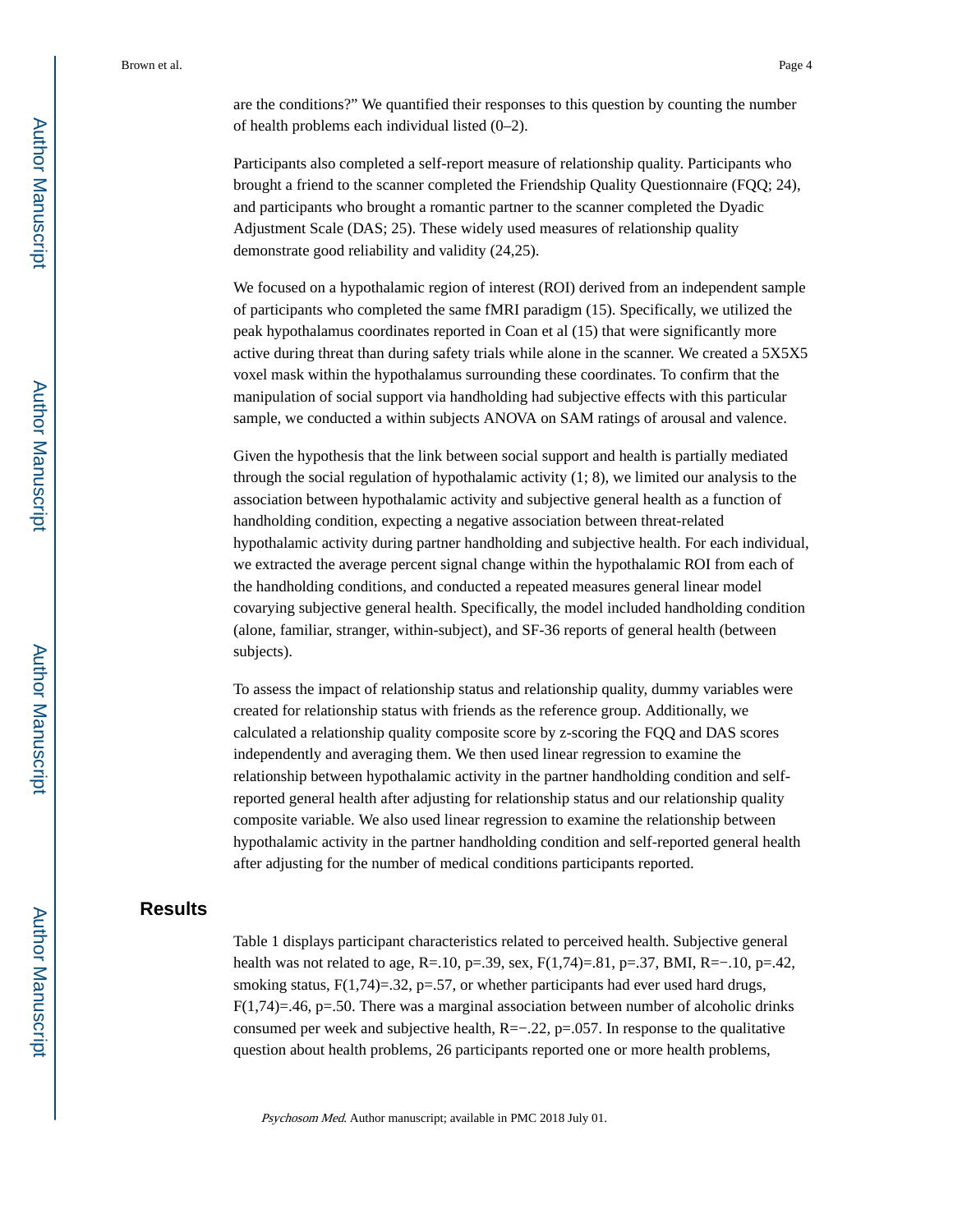including problems with obesity, asthma, drug and alcohol use, aneurisms, herniated discs, chronic pain, prostatitis, seizures, glaucoma, head injury, migraines/headaches, dizziness, arrhythmias, interstitial cystitis, dizziness, stomach and bowel problems, and musculoskeletal problems, indicating that roughly 35% of participants had health concerns. Participants who reported more medical conditions in response to the qualitative question reported significantly lower subjective general health, R=−0.29, p=.029.

Self-reported levels of arousal did not differ across the handholding conditions,  $F(2, 70) =$ .  $32$ ,  $p = .73$ . However, valence levels differed significantly across handholding conditions,  $F(2, 65) = 9.32$ ,  $p < .001$ , partial  $\eta^2 = .13$ , such that participants felt most positive in the partner condition ( $M = 5.92$ ,  $SD = 1.98$ ), followed by the alone condition ( $M = 5.23$ ,  $SD =$ 1.83), and the stranger condition ( $M = 4.83$ ,  $SD = 1.97$ ). Similar subjective results obtain when more participants were added to this sample who did not concurrently participate in the KLIFF/VIDA longitudinal study of adolescence (c.f., 26).

Analyses of hypothalamic activity revealed a main effect of handholding condition,  $F(2, 72)$  $= 3.79$ , p = .025, partial  $\eta^2 = .05$ , such that percent signal change in the hypothalamic ROI was highest in the alone condition (M= .032 SD=.09), followed by the partner handholding condition (M=.030 SD=.07) and stranger handholding condition (M=.022 SD=.08).

Results also revealed a significant interaction between handholding condition and selfreported general health,  $F(2, 72) = 3.53$ ,  $p = .032$ , partial  $\eta^2 = .05$ , see Figure 1. Regression weights revealed no significant associations between self-reported general health and hypothalamic activation in the alone,  $\beta = -0.06$ ,  $\gamma = (-49, p = 0.62, \text{ or } 500)$  stranger conditions,  $\beta$  $=$ .13,  $t(74) = 1.15$ ,  $p = 0.25$ . But greater self-reported general health corresponded with lower hypothalamic activity during the familiar partner handholding condition,  $\beta = -.31$ ,  $t(74) =$  $-2.78$ ,  $p = .007$ . If anything, this latter association was potentiated after adjusting for both relationship status and relationship quality,  $\beta = -.33$ ,  $t(74) = -2.91$  p=.005, and after adjusting for the number of medical conditions participants reported in response to the qualitative question,  $\beta = -.32$ ,  $t(73) = -2.69$  p = 009. Similar results obtain using a hypothalamus ROI defined by the portions of the hypothalamus that were active in a whole brain corrected cluster analysis from threat minus safe contrasts of the alone condition within the current sample (see text, Supplemental Digital Content 1, for greater detail).

## **Discussion**

Individuals with lower threat-related hypothalamic activity during familiar partner handholding reported greater general health. By contrast, threat-related hypothalamic activity either while alone or during stranger handholding was not associated with subjective general health. These findings suggest that individuals reporting higher levels of general health may have lower hypothalamic activity in response to periods of perceived threat when receiving social support from close-relational partners.

It is widely accepted that a lack of social support relates to lower perceptions of health, and ultimately constitutes a major risk factor for morbidity and mortality. Moreover, a wealth of evidence suggests that social contexts can alter neural functioning (27, 28, 29). But the bio-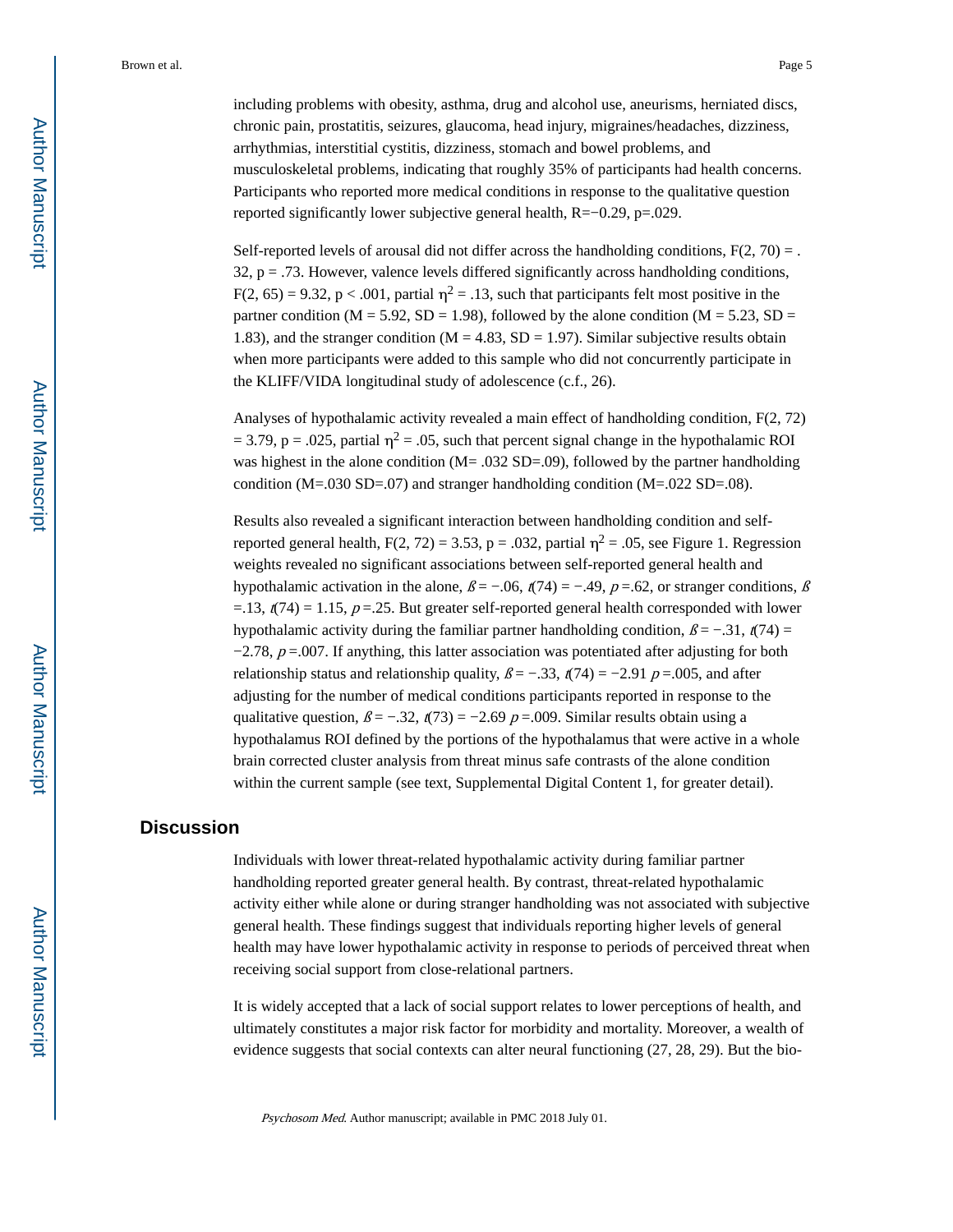behavioral mechanisms linking attenuated neural threat responding in supportive social contexts to perceived health remain poorly understood. On the one hand, heightened stress has been linked to poor health behaviors including higher fat diet, smoking, and less frequent exercise (30). This suggests that the stress buffering neural effects of social support may indirectly decrease the risk of poor health behaviors by first decreasing general stress. On the other hand, hypothalamic activity creates a direct link between stress and poor health through the chronic activation of neuroendocrine and sympathetic systems (4). This suggests that social support promotes health in part by directly attenuating hypothalamic responses to stress (3). Our findings are consistent with this hypothesis, linking perceptions of general health to reduced hypothalamic activity, in vivo, during the receipt of social support.

#### **Strengths and Limitations**

The current study employed a large and diverse community sample of participants, and an experimental manipulation of social support through handholding by social partners and strangers in the scanning environment. While the fMRI task and self-report measure of health are both well-validated, the current study is limited by its lack of objective health measures. Moreover, while the SF-36 has been validated in clinical populations, these validation studies typically utilize older subjects who likely have greater health impairments compared to our sample of 23–26 year old adults. In the current sample, the SF-36 may capture a general concept of health related quality of life, limiting its generalizability to populations with greater physical health impairments. Future research should investigate specific and objective physical health outcomes in conjunction with this paradigm to better understand direct associations between the regulation of hypothalamic activity via social support and physical health status.

Because it mediates broad physiological responses to stress, we have elected to limit our current analysis to the hypothalamus, and to the specific a priori hypotheses we have regarding its role in the salubrious effects of social support. Future research may well benefit from extending these analyses to other brain regions whose activity is altered as a function of social support (e.g., ventromedial prefrontal cortex, amygdala, etc.), and examining whether these regions show altered connectivity with the hypothalamus as a function of social support and general health. Moreover, future research would benefit from investigating the health implications of giving social support in addition to receiving support (31)

#### **Conclusions**

Higher self-ratings of general health are associated with decreased hypothalamic activity during a task that blends threat with supportive handholding. Although many have documented the attenuation of stress-related neuroendocrine activity by social support (32), results reported here provide direct evidence that the social regulation of threat-related hypothalamic activity, measured in vivo, corresponds with better subjective general health. Thus, these results provide new evidence that associations between social support and health may be mediated through the social regulation of hypothalamic sensitivity to threat.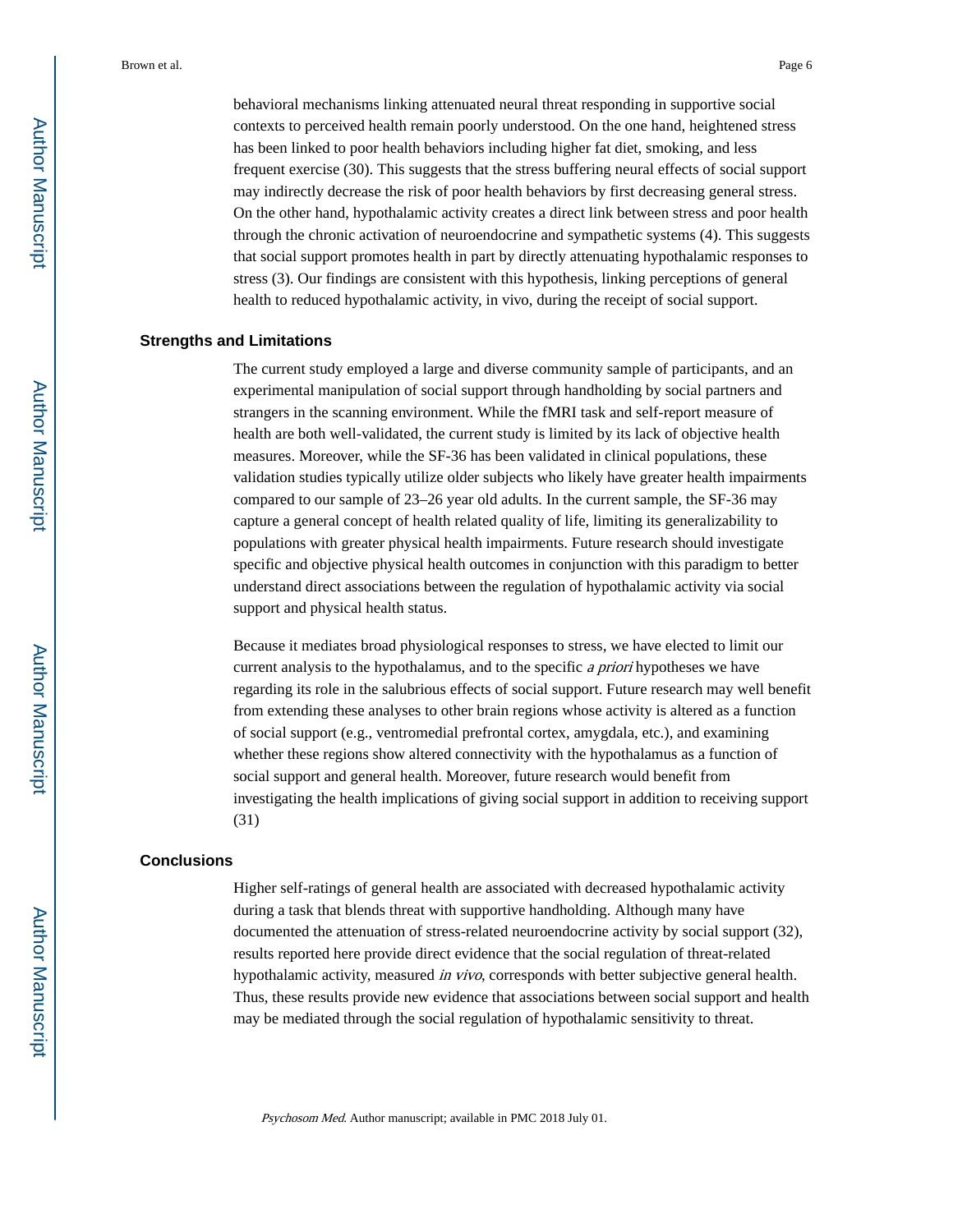## **Supplementary Material**

Refer to Web version on PubMed Central for supplementary material.

## **Acknowledgments**

The authors acknowledge the support of Karen Hasselmo, Erin Maresh, Marlen Gonzalez, Alexander Tatum, Ann Lantagne, Lauren Cannavo, Laura Long, Zoe Englander, and James Morris.

## **Abbreviations**

| <b>KLIFF/VIDA Kids</b> | Lives, Families, and Friends/Virginia Institute for<br>Development in Adulthood |
|------------------------|---------------------------------------------------------------------------------|
| fMRI                   | functional Magnetic Resonance Imaging                                           |
| <b>ROI</b>             | region of interest                                                              |
| SF-36                  | <b>Short Form Health Survey</b>                                                 |
| BMI                    | <b>Body Mass Index</b>                                                          |
| <b>SAM</b>             | Self-Assessment Manikin                                                         |
| FQQ                    | <b>Friendship Quality Questionnaire</b>                                         |
| DAS                    | Dyadic Adjustment Scale                                                         |
| М                      | Mean                                                                            |
| <b>SD</b>              | standard deviation                                                              |
| <b>ANOVA</b>           | analysis of variance                                                            |

## **References**

- 1. Uchino BN, Cacioppo JT, Kiecolt-Glaser JK. The relationship between social support and physiological processes: a review with emphasis on underlying mechanisms and implications for health. Psychological bulletin. 1996 May.119(3):488. [PubMed: 8668748]
- 2. Holt-Lunstad J, Smith TB, Layton JB. Social relationships and mortality risk: a meta-analytic review. PLoS Med. 2010 Jul 27.7(7):e1000316. [PubMed: 20668659]
- 3. Cohen S, Wills TA. Stress, social support, and the buffering hypothesis. Psychological bulletin. 1985 Sep.98(2):310. [PubMed: 3901065]
- 4. Cohen S, Janicki-Deverts D, Miller GE. Psychological stress and disease. Jama. 2007 Oct 10; 298(14):1685–7. [PubMed: 17925521]
- 5. Knox SS, Uvnäs-Moberg K. Social isolation and cardiovascular disease: an atherosclerotic pathway? Psychoneuroendocrinology. 1998 Nov 30; 23(8):877–90. [PubMed: 9924742]
- 6. Kiecolt-Glaser JK, Loving TJ, Stowell JR, Malarkey WB, Lemeshow S, Dickinson SL, Glaser R. Hostile marital interactions, proinflammatory cytokine production, and wound healing. Archives of general psychiatry. 2005 Dec 1; 62(12):1377–84. [PubMed: 16330726]
- 7. Tsigos C, Chrousos GP. Hypothalamic–pituitary–adrenal axis, neuroendocrine factors and stress. Journal of psychosomatic research. 2002 Oct 31; 53(4):865–71. [PubMed: 12377295]
- 8. Kemeny ME. The psychobiology of stress. Current directions in psychological science. 2003 Aug 1; 12(4):124–9.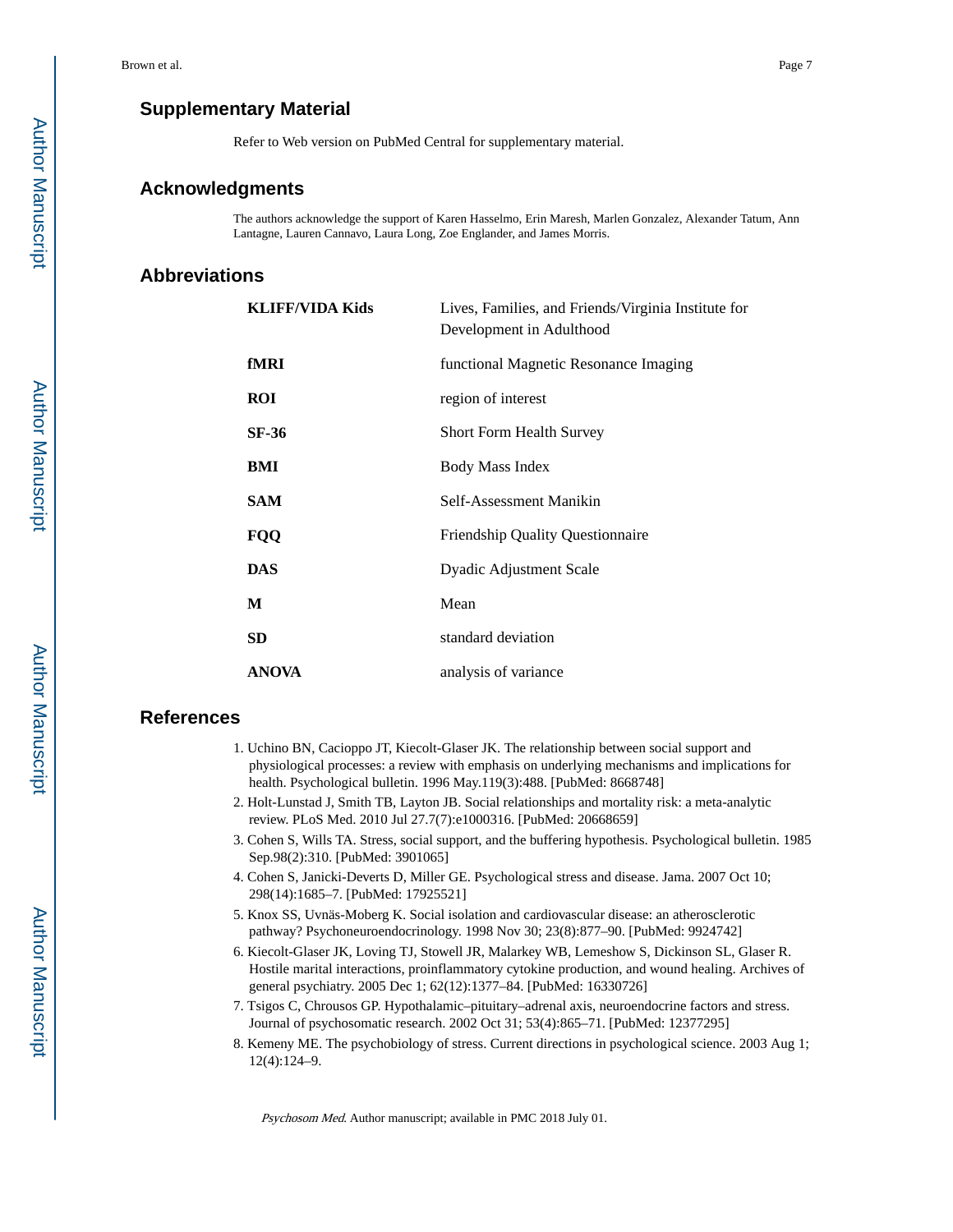- 9. Smith SM, Vale WW. The role of the hypothalamic-pituitary-adrenal axis in neuroendocrine responses to stress. Dialogues in clinical neuroscience. 2006 Dec.8(4):383. [PubMed: 17290797]
- 10. Kirschbaum C, Klauer T, Filipp SH, Hellhammer DH. Sex-specific effects of social support on cortisol and subjective responses to acute psychological stress. Psychosomatic medicine. 1995 Jan 1; 57(1):23–31. [PubMed: 7732155]
- 11. Thorsteinsson EB, James JE. A meta-analysis of the effects of experimental manipulations of social support during laboratory stress. Psychology and Health. 1999 Oct 1; 14(5):869–86.
- 12. Gouin JP, Carter CS, Pournajafi-Nazarloo H, Glaser R, Malarkey WB, Loving TJ, Stowell J, Kiecolt-Glaser JK. Marital behavior, oxytocin, vasopressin, and wound healing. Psychoneuroendocrinology. 2010 Aug 31; 35(7):1082–90. [PubMed: 20144509]
- 13. Uchino BN, Garvey TS. The availability of social support reduces cardiovascular reactivity to acute psychological stress. Journal of behavioral medicine. 1997 Feb 1; 20(1):15–27. [PubMed: 9058176]
- 14. Lepore SJ, Allen KA, Evans GW. Social support lowers cardiovascular reactivity to an acute stressor. Psychosomatic Medicine. 1993 Nov 1; 55(6):518–24. [PubMed: 8310112]
- 15. Coan JA, Schaefer HS, Davidson RJ. Lending a hand social regulation of the neural response to threat. Psychological science. 2006 Dec 1; 17(12):1032–9. [PubMed: 17201784]
- 16. Conner OL, Siegle GJ, McFarland AM, Silk JS, Ladouceur CD, Dahl RE, Coan JA, Ryan ND. Mom—it helps when you're right here! Attenuation of neural stress markers in anxious youths whose caregivers are present during fMRI. PloS one. 2012 Dec 7.7(12):e50680. [PubMed: 23236383]
- 17. Karremans JC, Heslenfeld DJ, van Dillen LF, Van Lange PA. Secure attachment partners attenuate neural responses to social exclusion: An fMRI investigation. International Journal of Psychophysiology. 2011 Jul 31; 81(1):44–50. [PubMed: 21549767]
- 18. Eisenberger NI, Master SL, Inagaki TK, Taylor SE, Shirinyan D, Lieberman MD, Naliboff BD. Attachment figures activate a safety signal-related neural region and reduce pain experience. Proceedings of the National Academy of Sciences. 2011 Jul 12; 108(28):11721–6.
- 19. Younger J, Aron A, Parke S, Chatterjee N, Mackey S. Viewing pictures of a romantic partner reduces experimental pain: Involvement of neural reward systems. PLoS One. 2010 Oct 13.5(10):e13309. [PubMed: 20967200]
- 20. Onoda K, Okamoto Y, Nakashima KI, Nittono H, Ura M, Yamawaki S. Decreased ventral anterior cingulate cortex activity is associated with reduced social pain during emotional support. Social Neuroscience. 2009 Oct 1; 4(5):443–54. [PubMed: 19562631]
- 21. Allen JP, Porter M, McFarland C, McElhaney KB, Marsh P. The relation of attachment security to adolescents' paternal and peer relationships, depression, and externalizing behavior. Child development. 2007 Jul 1; 78(4):1222–39. [PubMed: 17650135]
- 22. McHorney CA, Ware JE Jr, Raczek AE. The MOS 36-Item Short-Form Health Survey (SF-36): II. Psychometric and clinical tests of validity in measuring physical and mental health constructs. Medical care. 1993 Mar.1:247–63.
- 23. Bradley MM, Lang PJ. Measuring emotion: the self-assessment manikin and the semantic differential. Journal of behavior therapy and experimental psychiatry. 1994 Mar 1; 25(1):49–59. [PubMed: 7962581]
- 24. Parker JG, Asher SR. Friendship and friendship quality in middle childhood: Links with peer group acceptance and feelings of loneliness and social dissatisfaction. Developmental psychology. 1993 Jul.29(4):611.
- 25. Spanier, GB. Dyadic Adjustment Scale (DAS): Manual. Multi-Health Systems; 1989.
- 26. Coan JA, Beckes L, Gonzalez MZ, Maresh EL, Brown CL, Hasselmo K. Relationship status and perceived support in the social regulation of neural threat responding. SCAN. Under Review.
- 27. Elbejjani M, Fuhrer R, Abrahamowicz M, Mazoyer B, Crivello F, Tzourio C, Dufouil C. Life-Course Socioeconomic Position and Hippocampal Atrophy in a Prospective Cohort of Older Adults. Psychosomatic medicine. 2017 Jan 1; 79(1):14–23. [PubMed: 27428856]
- 28. Krishnadas R, McLean J, Batty GD, Burns H, Deans KA, Ford I, McConnachie A, McLean JS, Millar K, Sattar N, Shiels PG. Socioeconomic deprivation and cortical morphology: psychological,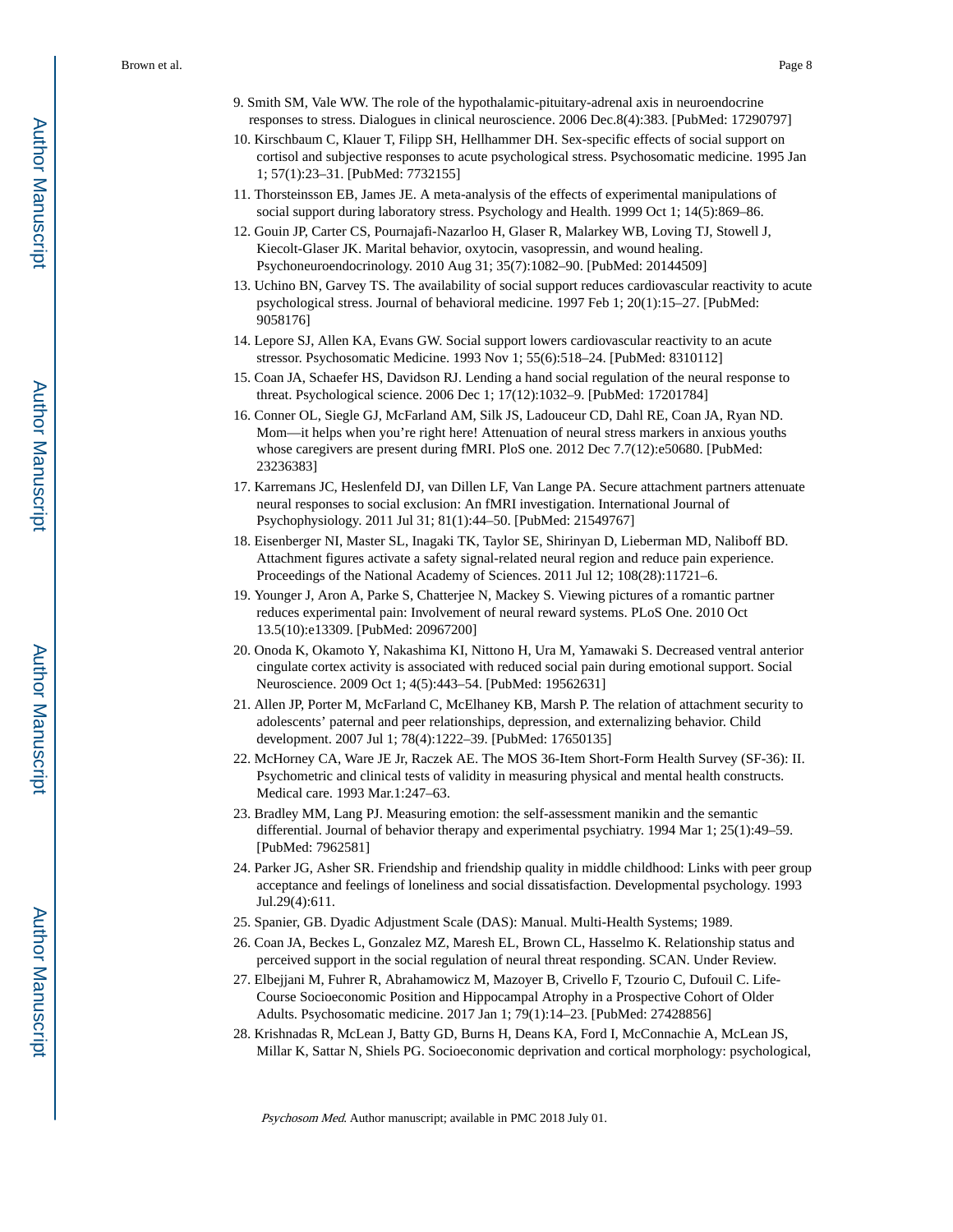social, and biological determinants of ill health study. Psychosomatic medicine. 2013 Sep 1; 75(7): 616–23. [PubMed: 23975946]

- 29. Waldstein SR, Dore GA, Davatzikos C, Katzel LI, Gullapalli R, Seliger SL, Kouo T, Rosenberger WF, Erus G, Evans MK, Zonderman AB. Differential Associations of Socioeconomic Status With Global Brain Volumes and White Matter Lesions in African American and White Adults: the HANDLS SCAN Study. Psychosomatic Medicine. 2016 Nov 1.
- 30. Ng DM, Jeffery RW. Relationships between perceived stress and health behaviors in a sample of working adults. Health Psychology. 2003 Nov.22(6):638. [PubMed: 14640862]
- 31. Inagaki TK, Haltom KE, Suzuki S, Jevtic I, Hornstein E, Bower JE, Eisenberger NI. The Neurobiology of Giving Versus Receiving Support: The Role of Stress-Related and Social Reward–Related Neural Activity. Psychosomatic medicine. 2016 May 1; 78(4):443–53. [PubMed: 26867078]
- 32. Hostinar CE, Sullivan RM, Gunnar MR. Psychobiological mechanisms underlying the social buffering of the hypothalamic–pituitary–adrenocortical axis: A review of animal models and human studies across development. Psychological Bulletin. 2014 Jan.140(1):256. [PubMed: 23607429]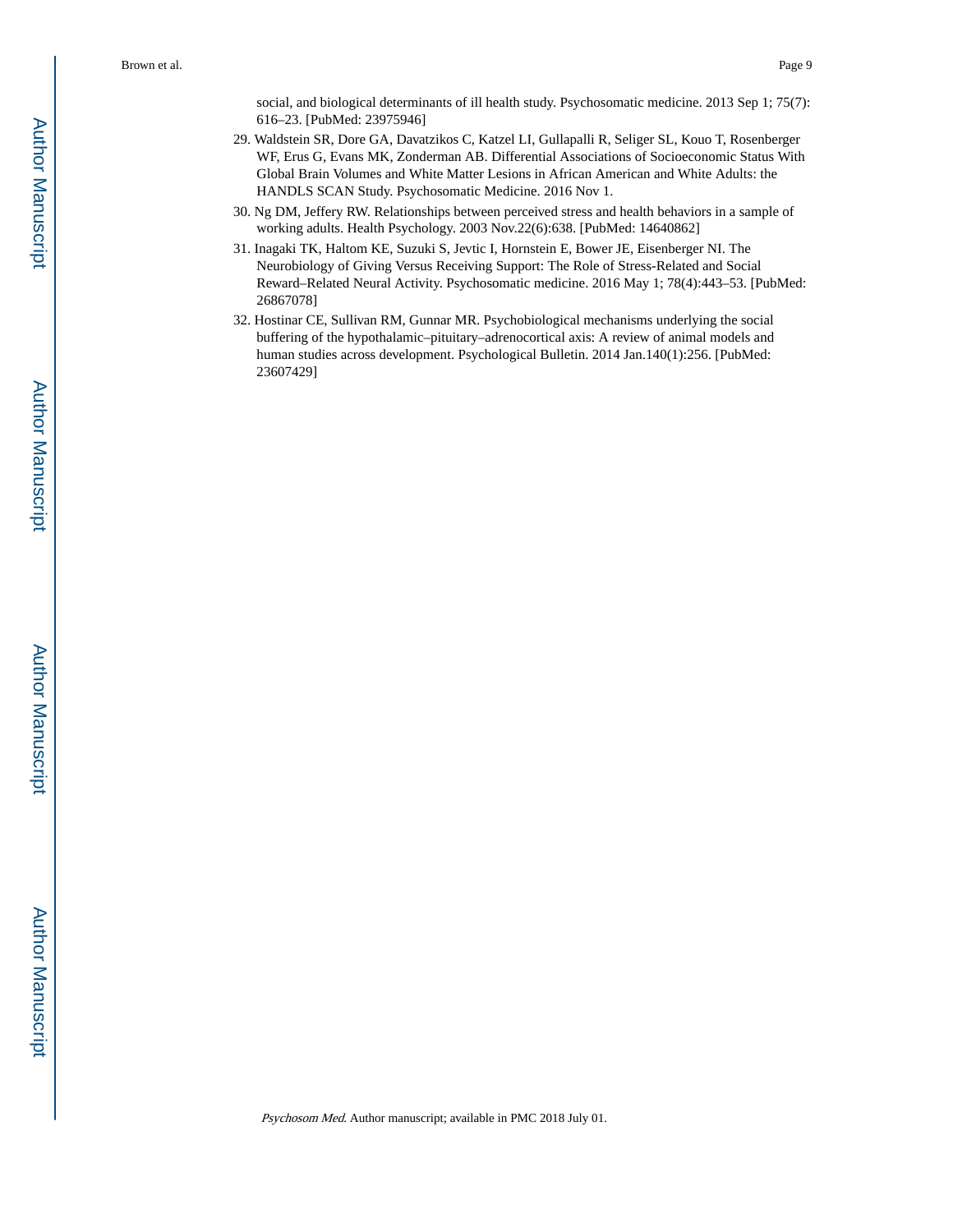

#### **Figure 1.**

The interaction between general health and handholding condition on threat-related hypothalamic activity. (A) Association between threat-related hypothalamic activity and general health while alone,  $\Box \Box = -0.06$ ,  $t(74) = -0.49$ ,  $p = 0.62$ . (B) Association between threatrelated hypothalamic activity and general health during stranger handholding,  $\Box \Box = .13$ ,  $t(74)$  $= 1.15$ ,  $p = 0.25$ . (C) Association between threat-related hypothalamic activity and general health during familiar partner handholding,  $\Box \Box = -.31$ ,  $t(74) = -2.78$ ,  $p = .007$ . In all graphs, the ordinate represents percent signal difference in hypothalamic threat-safe contrasts, and the abscissa represents SF-36 general health scores.